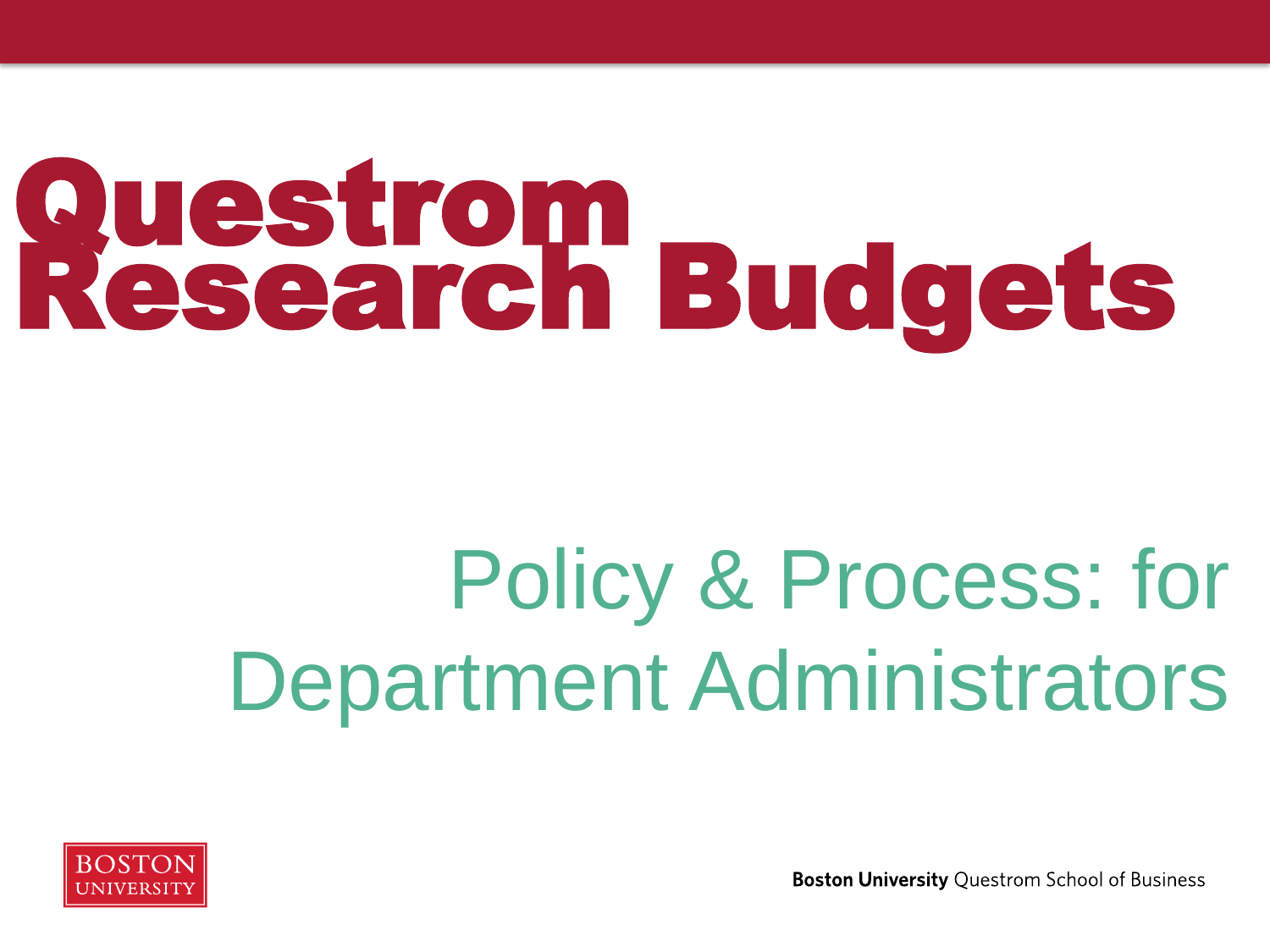# **Questrom Research Budget Policy Document**

- Covers two elements:
	- Eligibility & allocation process for Questrom awarded funds
		- *Faculty Actions lens*



- Appropriate use of funds & allowable *vs*  inappropriate expenses matrix
	- *Finance lens*



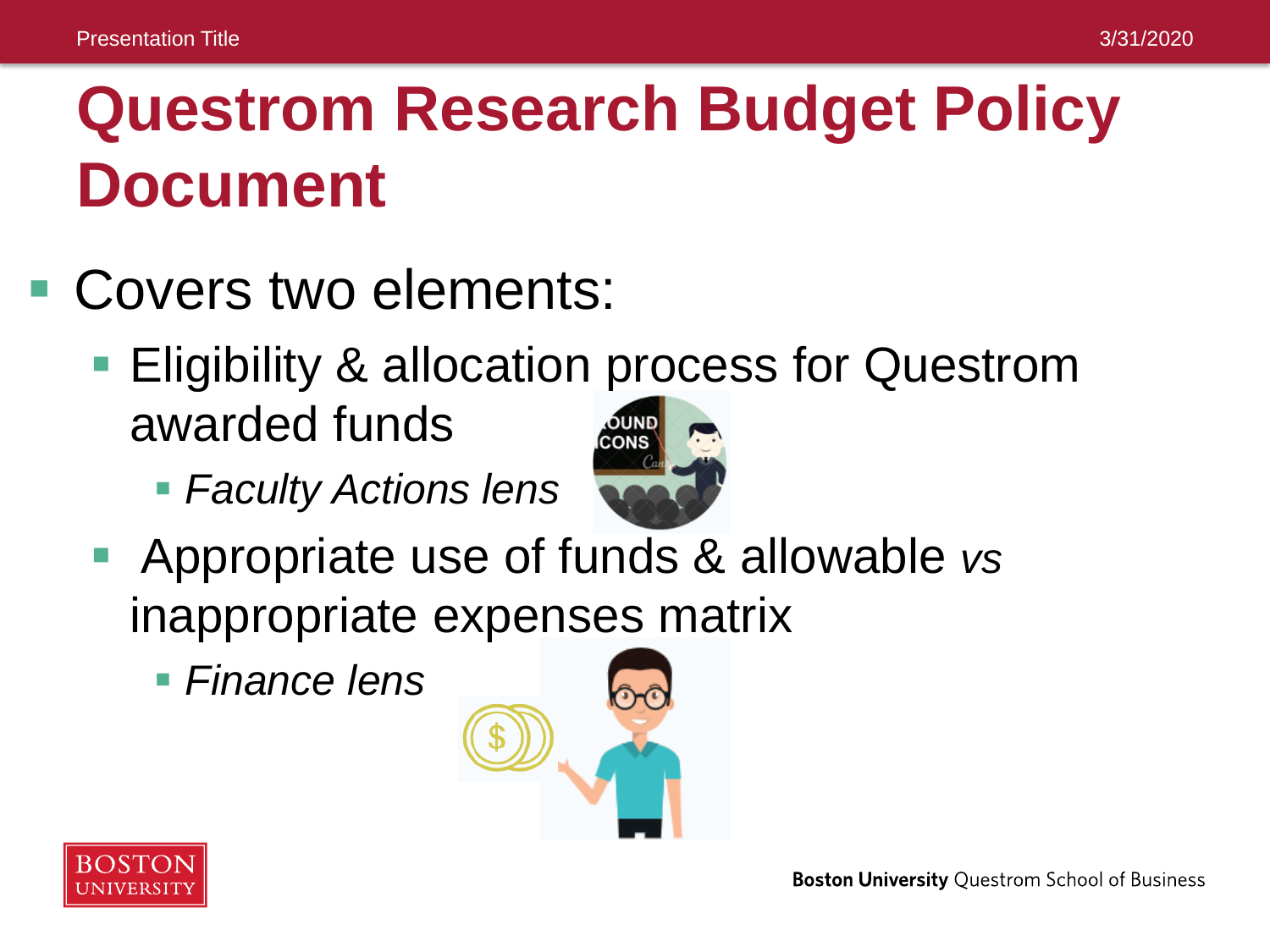# **"Charge my Research Account"**

- All encompassing policy
	- Majority of funds are awarded by Questrom, but includes all potential sources (Provost, etc.)
	- **Figuently refers to funds in 9090001238**
	- Different ways to qualify for funding
	- Typically referred to as "research account/budget" or "DNO" funds
		- **Clarify** with your faculty what funds they are referring to and **familiarize** yourself with their sources of funds

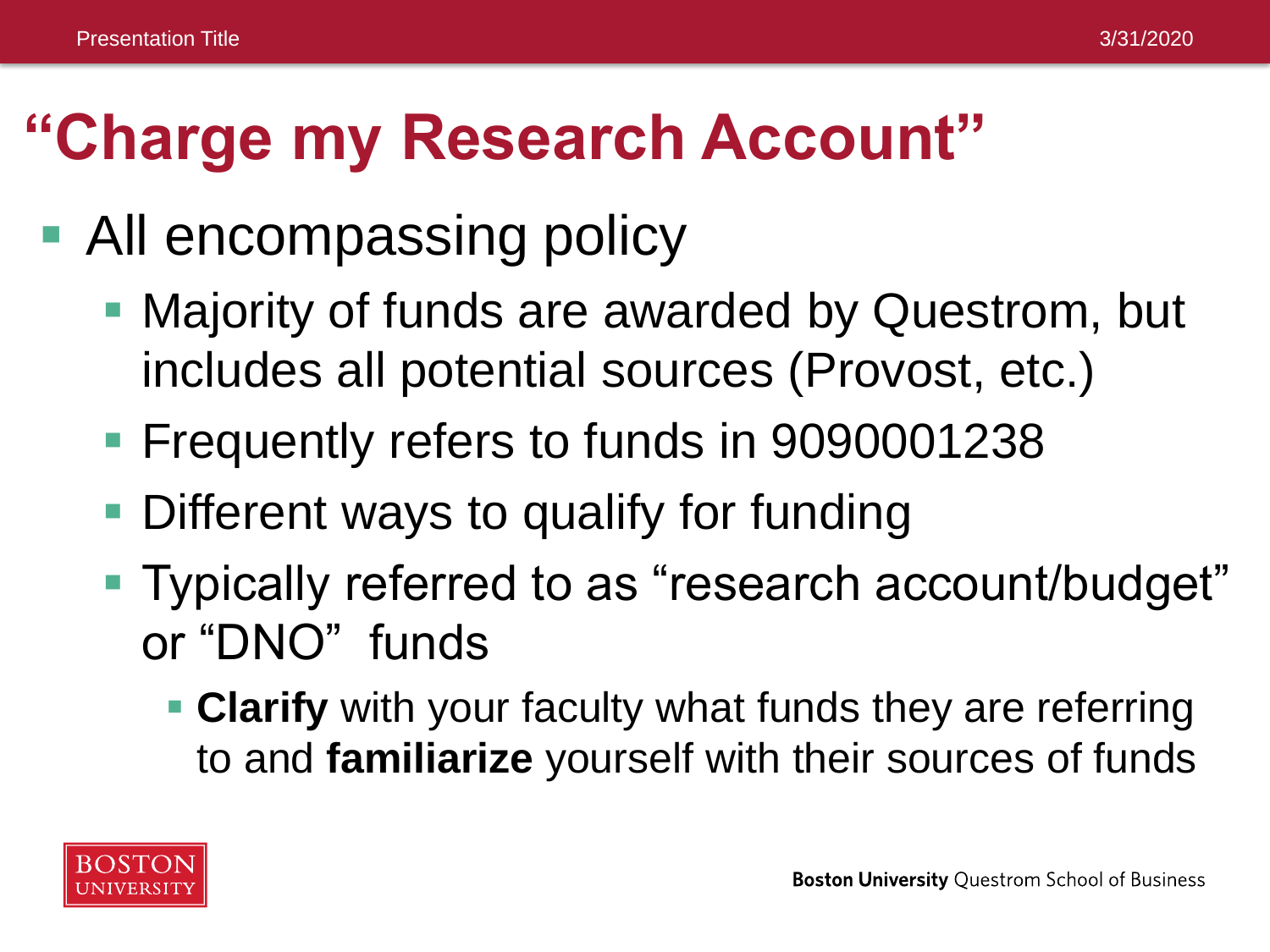# **Research Versus Teaching**

- Research: Independent (or collaborative) scholarly projects
- Teaching/Service: The work the faculty do for the department/students/school.
- Tuition pays for the latter gifts & endowments pay for research. This is why Department (teaching) expenses & research expenses are charged to different places & tracked separately; they are funded in different ways.

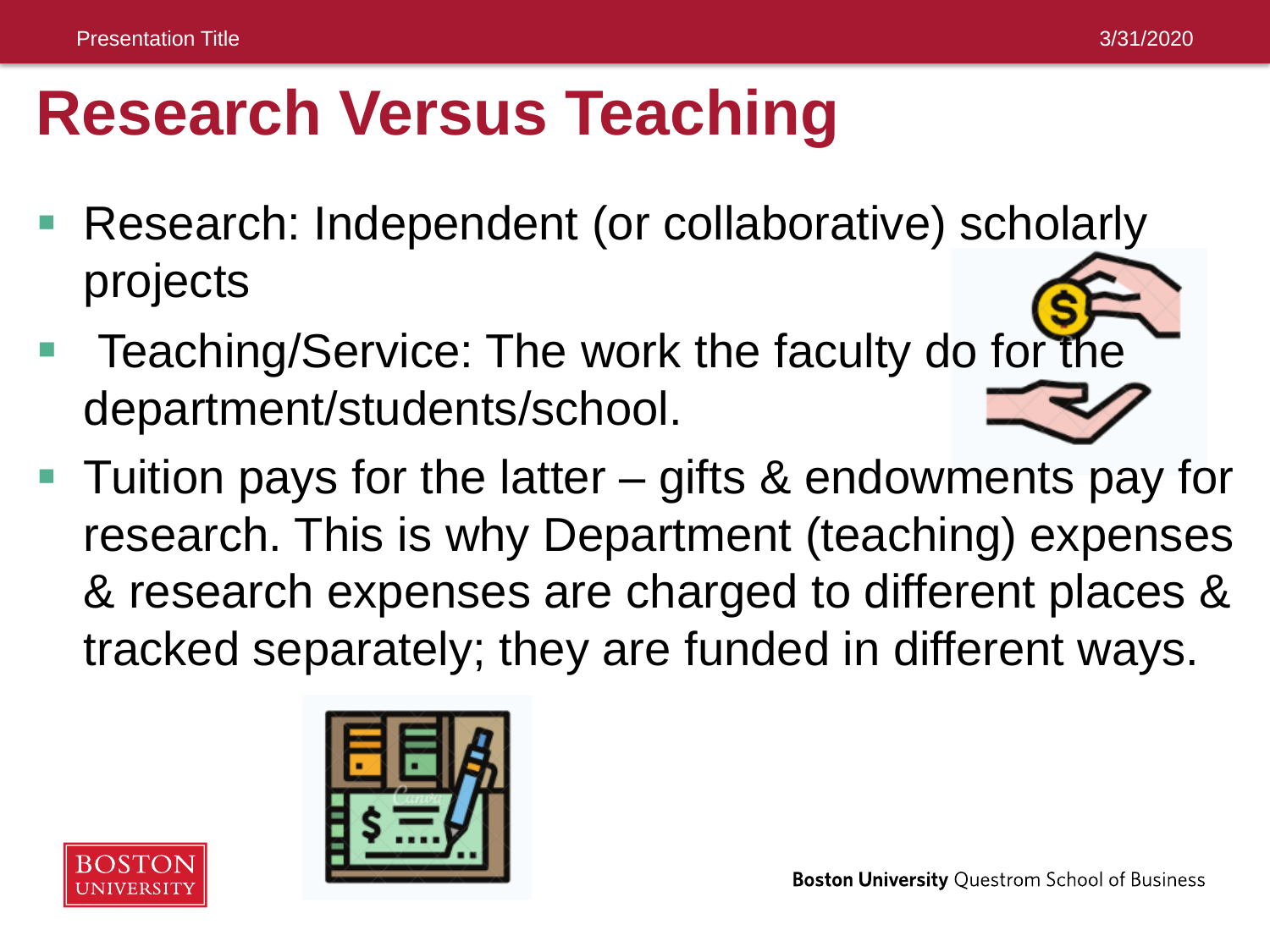#### **Research Accounts Covered under the Policy**

- **Endowed Chairs**  awarded by QST, typically keep till retirement *(Sometimes funding will still be in 1238 until the spendable endowment is ready)*
- **Provostial Professorships**  2-3 year term awarded by Provost's Office. *(Not subject to the eligibility & allocation process/ caps of the*

*Questrom research policy because it is not awarded by Questrom)*

- **Research Professorships**  Awarded by QST, but funded from gift/endowment- 1 year term (*Must be charged directly to the endowment: These are tracked within the Dean's Office and faculty are notified of their award in the fall. Expires at the end of the fiscal year.*)
- **Research Budget/Account**  9090001238- *awarded by Questrom either contractually or through merit- subject to annual rollover cap*

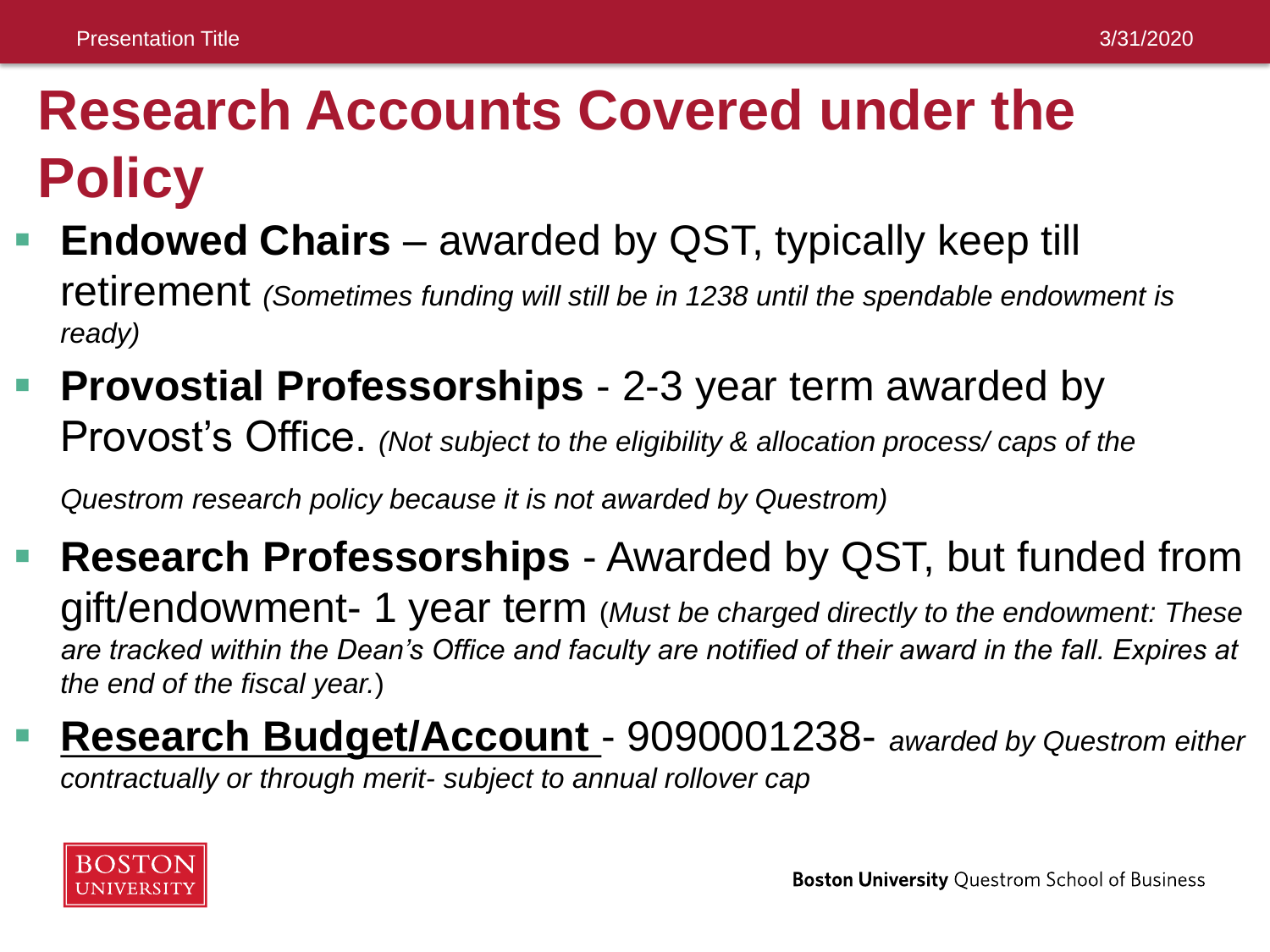#### **Research "Accounts" Excluded from the Policy**

- **Grants – these are true research accounts, but they are excluded from the Questrom Research Budget policy.** 
	- *The allowable budget and the effective dates of grants will be set & approved by the project sponsor and can be reviewed in the BW.*
- **Funds being tracked in your Department Discretionary** if a faculty member has funds available in your department discretionary (subaccount), these are not subject to Questrom research budget policy.
- When faculty ask you to charge their "research funds", it is *critical* to clarify which source of funds they would like to use (if they have multiple) in order to determine whether this policy/process is applicable.





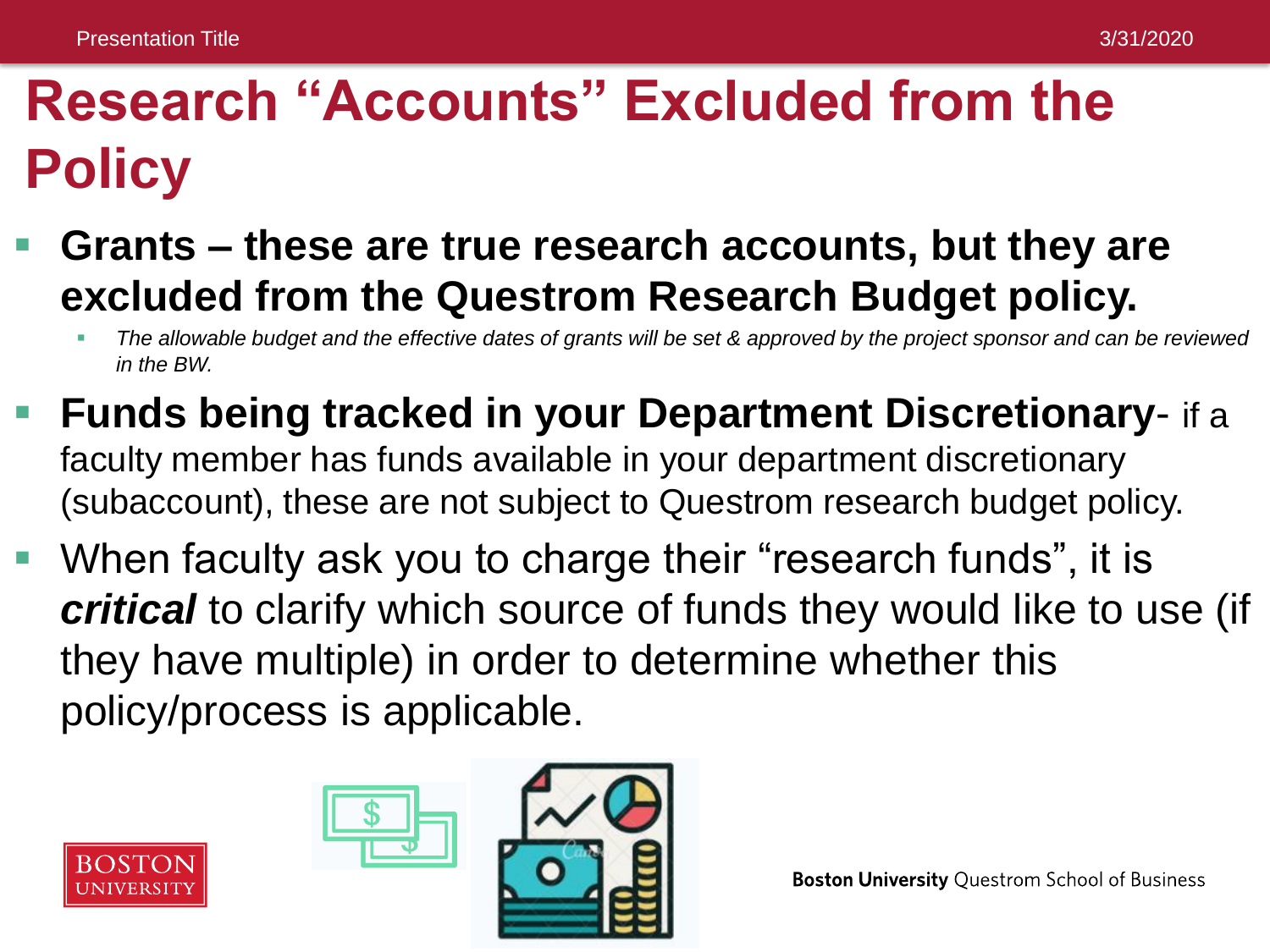#### **Eligibility & Allocation vs Appropriate Usage of Funds/ Allowable Research Expenses**

- Eligibility & Allocation Process is relevant to Questrom awarded funds only *(Research Budgets & Endowed Chairs)* 
	- **Budget effective dates**
	- Rollover amounts
	- **Allocation process**



 Appropriate use of funds/allowable expenses: applicable to all funds subject to the Research Budget Policy *(Research Budgets, Endowed Chairs, Research Professorships, & Provostial Professorships)* 



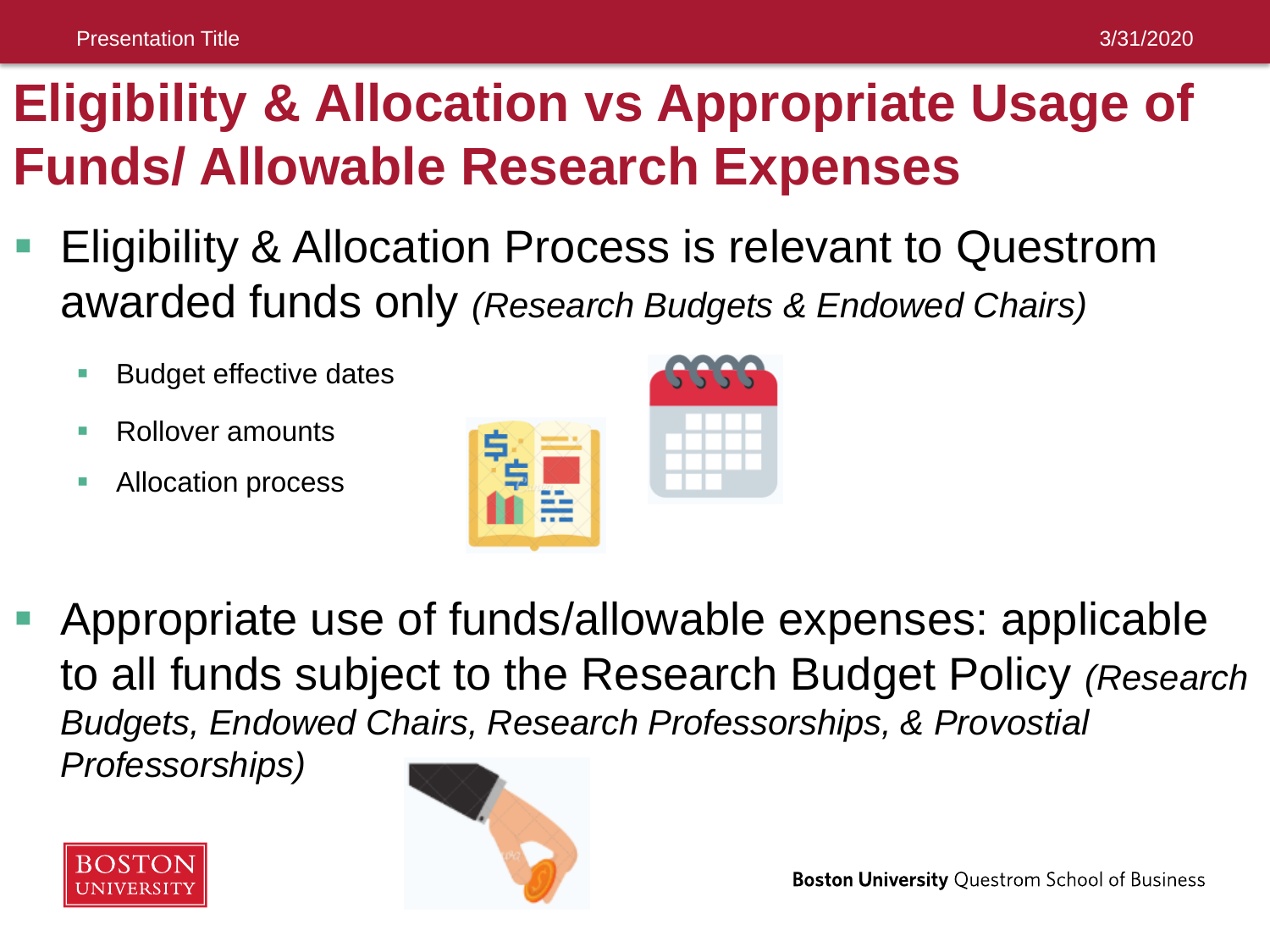# **Eligibility and Allocation (DNO Research Budget)**

- **Tenured Faculty**: contracted amount at time of hire.
- **Tenure Track Junior Faculty**: contracted amount at time of hire.
- **Research Active Tenured Faculty**: funds awarded based on merit.
- **Professional Teaching Faculty**: funds awarded based on merit if remaining funds are available after the above allocations are fulfilled.

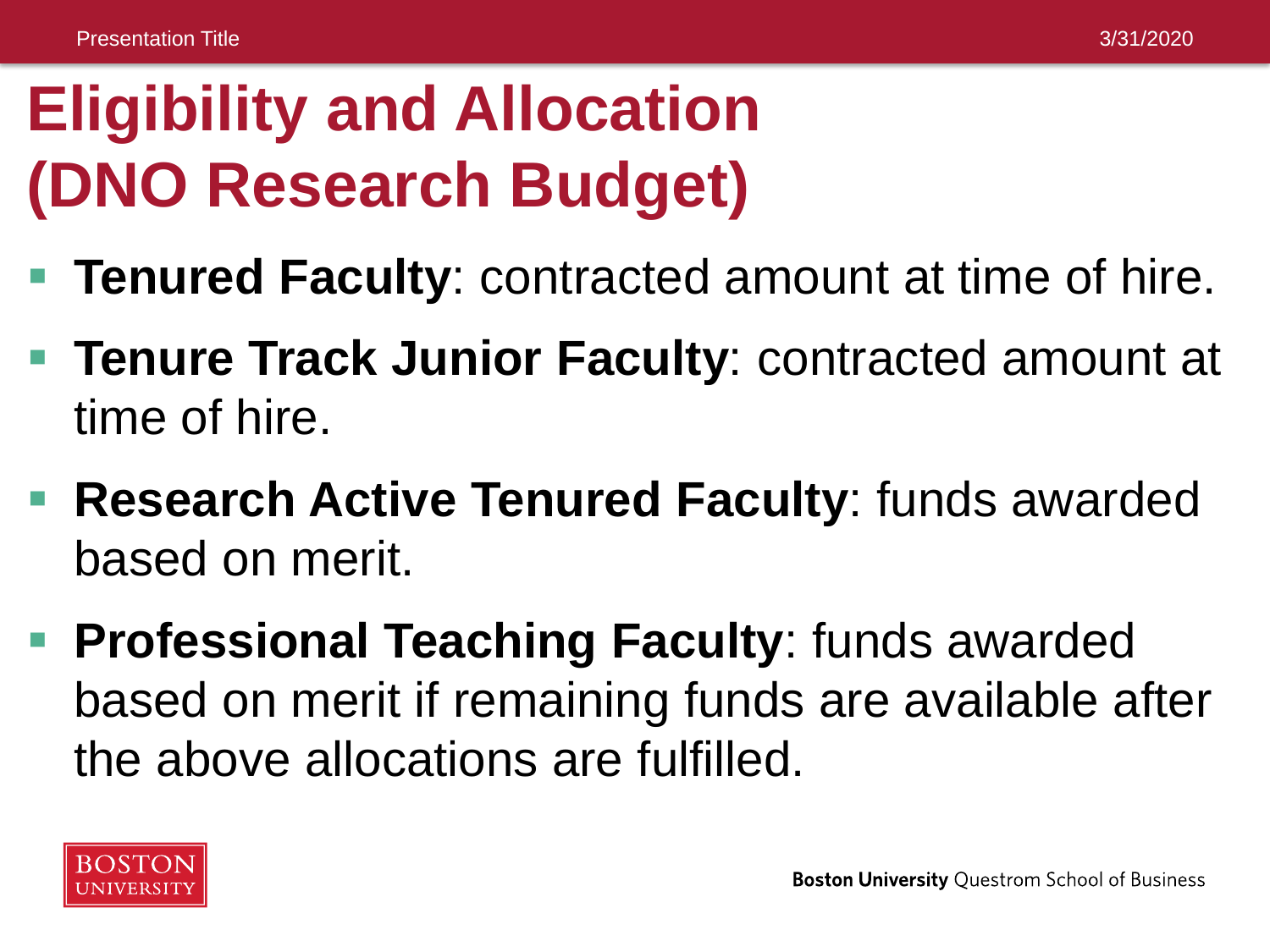#### **Research Budget Notification Process**

- Faculty with funds awarded by **merit** are typically notified via email of their research budgets for the following academic year in **August** or **September**.
- Faculty receiving **Provostial Awards** and **Research Professorships** are notified via email at the **time** of the award.
- In each circumstance, as the DA, if you are not copied on the initial email, you will be **copied on a follow up email**  containing the account number and relevant information to help your faculty spend the funds.

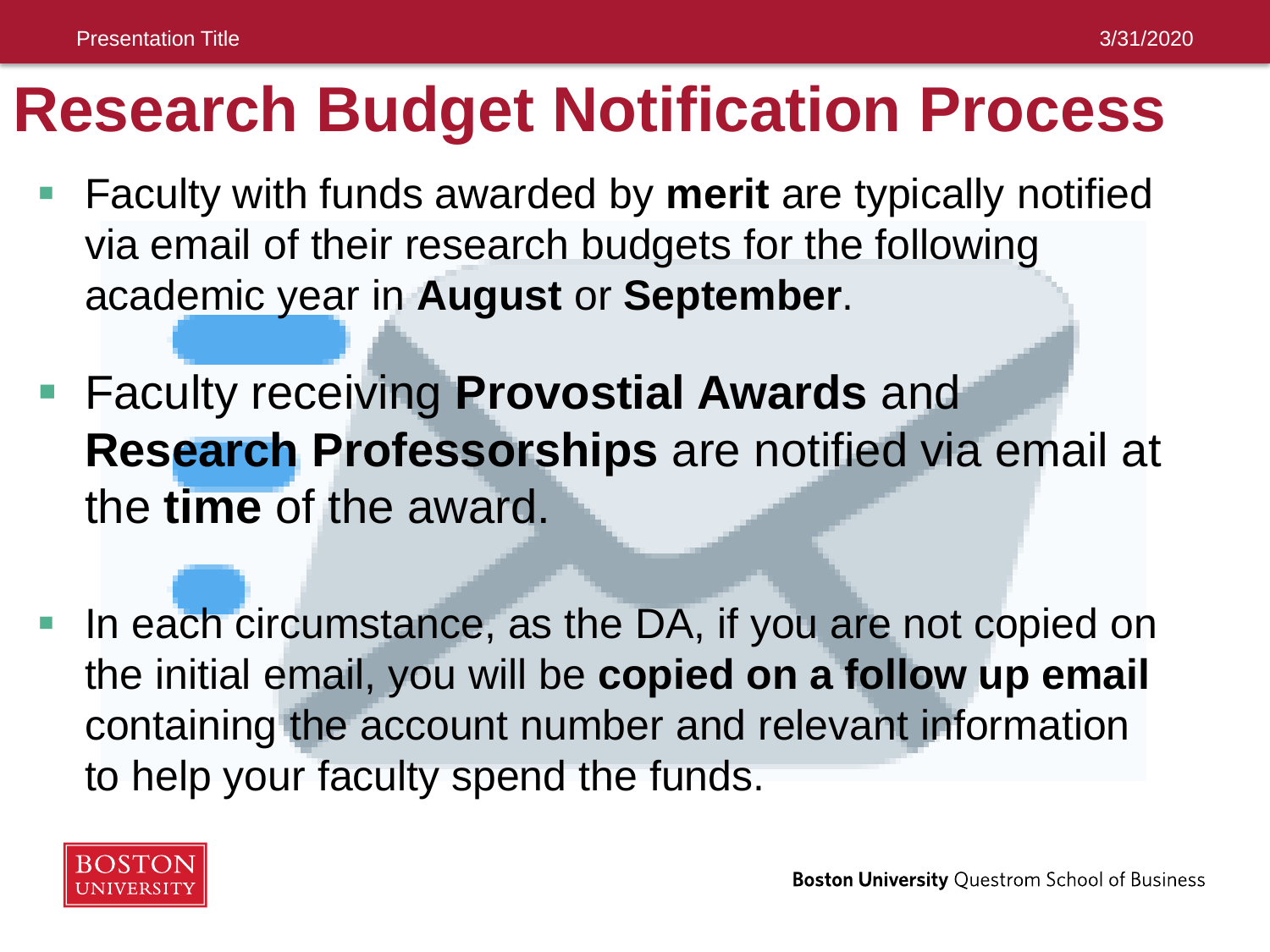# **Effective Dates & Caps (Research account & Endowed Chairs)**

- **Research budget allocations** are effective for **one year**: July 1- June 30 (FYE).
- **Budget caps apply: limited to \$20k maximum** award.\*
	- $\blacksquare$  (\*Endowed Chairs = \$25k)
- **As of this year, maximum rollover amount is** \$15k.
- **This amount could change again in the future** (was previously \$20k).

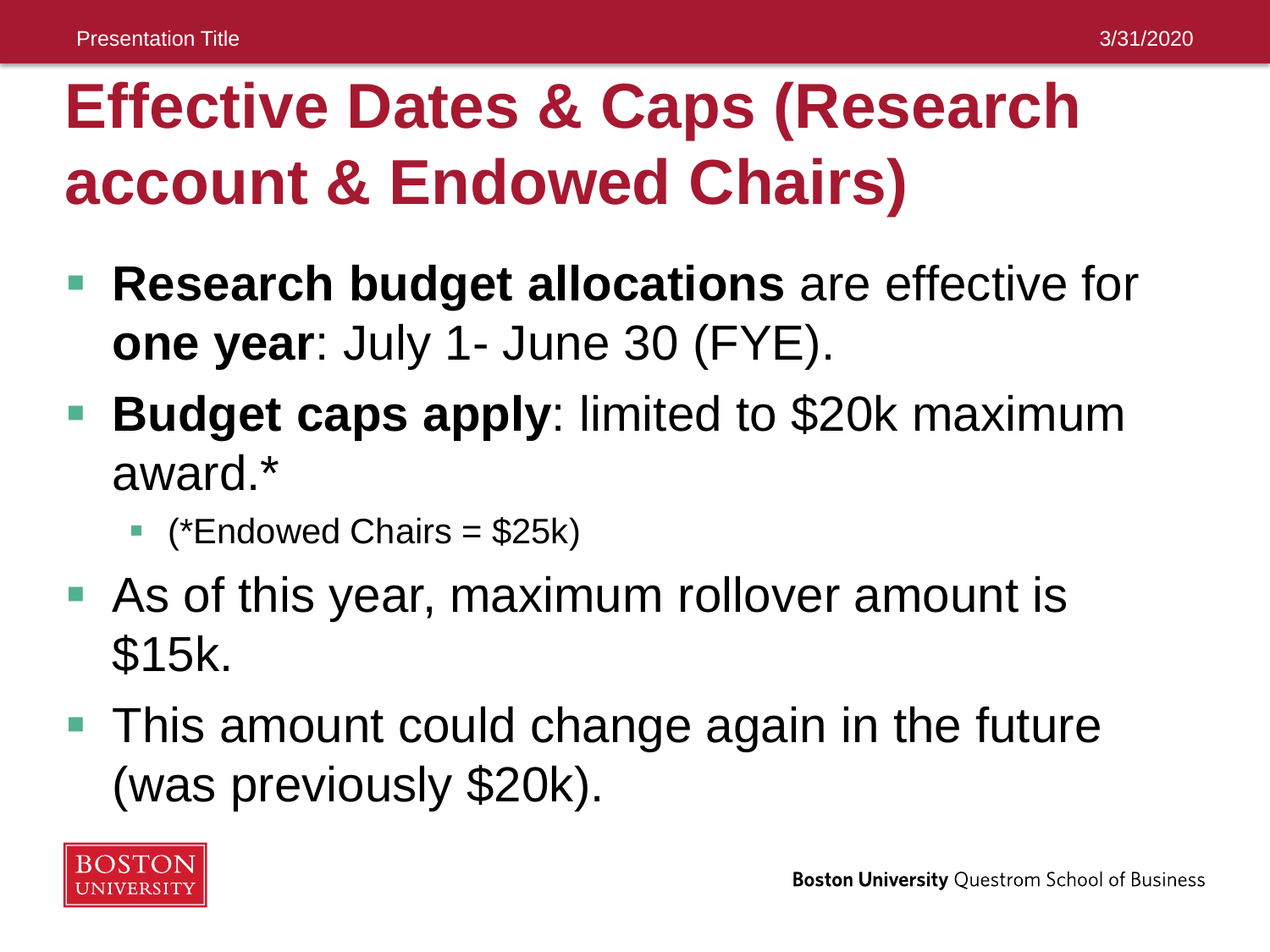## **Notes on Rollover Caps**

- Contractual terms trump policy
	- Faculty offer may list a permitted carry over amount across academic years that is higher than the current research budget policy rollover cap. In these circumstances, the higher amount must be honored.

TOYTOW you AT 2020/20, IT your terms review is successive and you are awarded tenter and promotion at Boston University, we will award you an additional \$10,000 research budget in AY 2026/27, for a maximum of eight guaranteed allocations and \$80,000. You will be permitted to carry over funds across academic years up to a maximum of \$20,000, including funds from your Questrom research budget as well as any additional research funds you may be awarded by the University or the School.



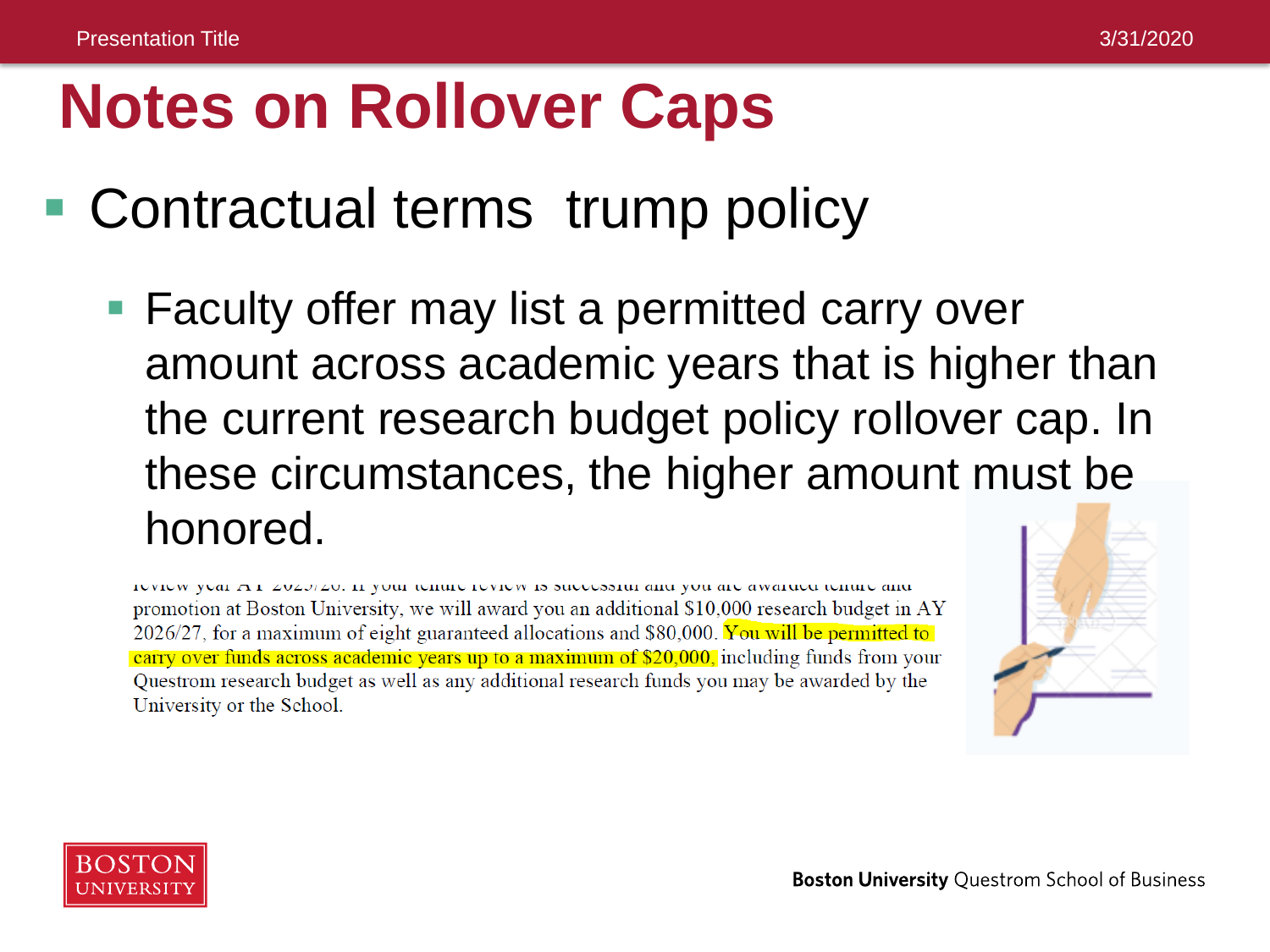# **Expense Policy**

#### ■ Refer to document

#### **APPROPRIATE USAGE OF FUNDS**

Faculty research budgets are intended for the express use of supporting scholarly activities and are subject to University and School guidelines. Faculty should work with Department Chairs and Department Administrators to ensure adherence to University policies and Questrom norms regarding allowable expenses, procurement methods, and hiring practices.

Typical allowable expenses include conference and subject fees, interview transcription, RA and TA support, databases, copy editing, journals/books. All hardware, software and data-related purchases must directly and primarily support scholarly activities and be processed through Questrom IT to qualify for allocation to a research budget. Faculty should refer to the attached Allowable Expenses Matrix for further clarification surrounding appropriate spending habits and their research budgets.

Additional scrutiny will apply to purchases defined as technological accessories. This been an area of significant abuse and does not align with the research nature that the Faculty Development Fund is intended for. As such all expenses should be of reasonable cost and purchases will be approved at the Dean's Office discretion. Spending in this category should be minimal and purchases must be made through Department Administrators or Amazon Business.

Please refer to the Allowable Expenses Matrix (pg 4) for an overview of allowable vs. inappropriate expenses.

#### ■ Faculty must follow correct workflow





**Boston University Questrom School of Business**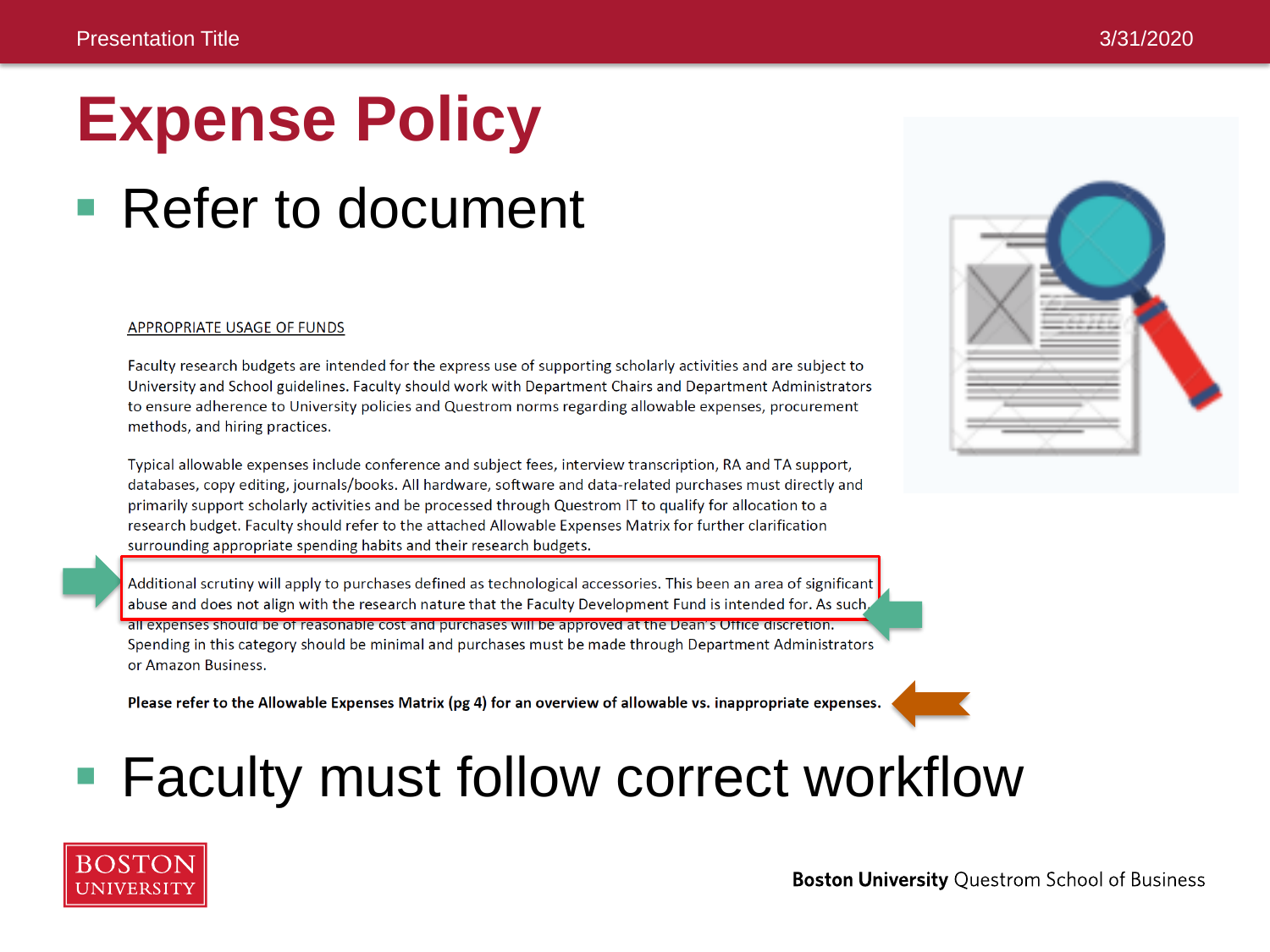# **DAs are Responsible for:**

#### **Expense Policy**

- Understanding what is allowable or an inappropriate charge to a research account.
- **Understanding the nature of the expense the faculty** intends to purchase, and getting clarification if necessary.

#### ■ Effective Dates

 Approving reports or submitting charges only during the effective dates of a research budget/allocation.

## Budget Tracking

- Staying within budget for the accounts you track.
- Checking the Facfunds page for accounts you don't track.





**Boston University Questrom School of Business**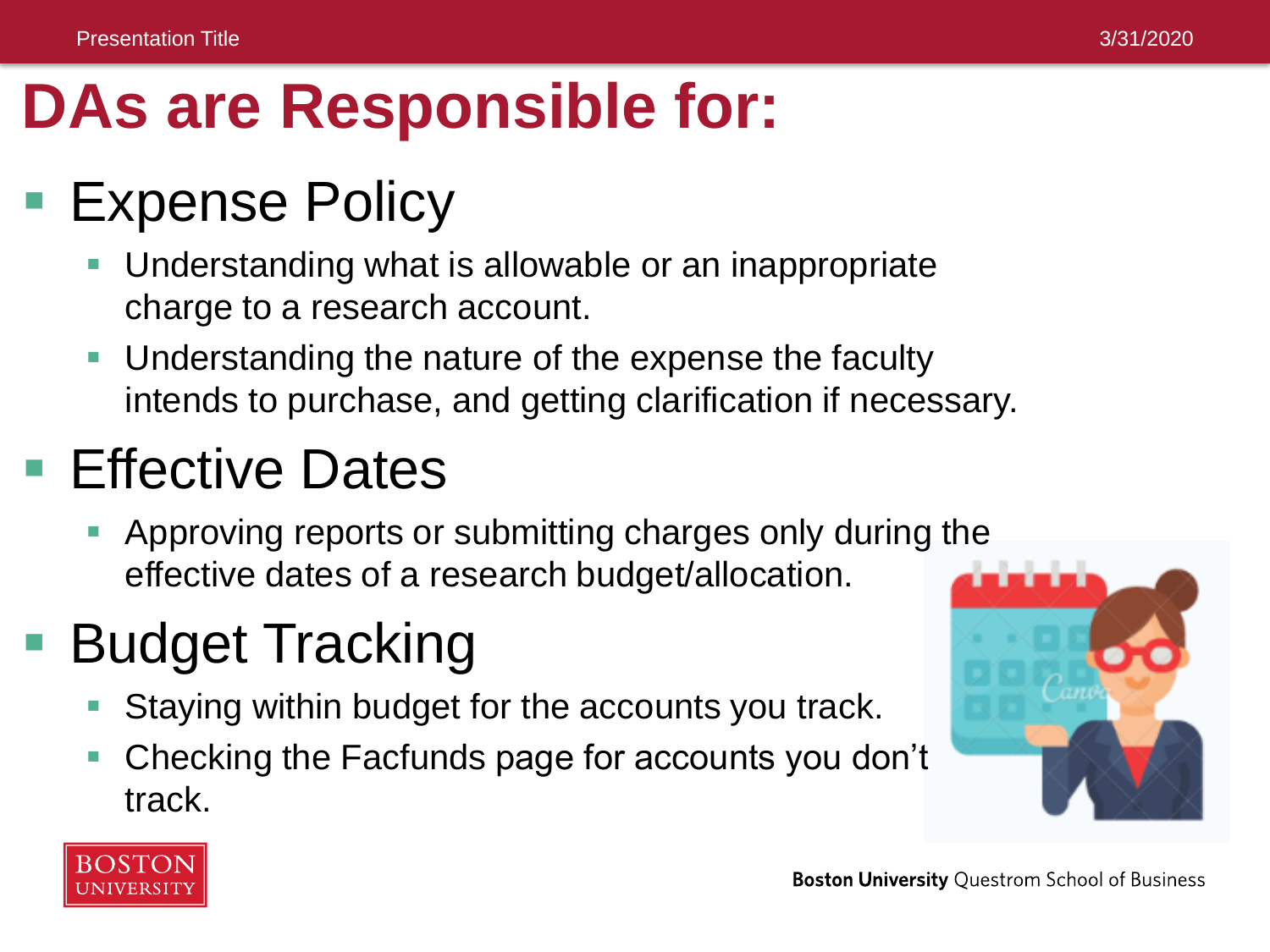# **DA Responsibilities, Cont'd**

#### Budget Tracking, Cont'd

- Reaching out if necessary for confirmation of fund availability before approving or submitting expenses when a balance is low to ensure funds don't become overspent.
- Allocating expenses appropriately: guiding faculty to use their gifts/grants/provost funds *first (funds that expire/we report on).*
- Ask your faculty: Know their intention, but understand the policy. *You are there to help them follow the policy and make the most of their funds.*